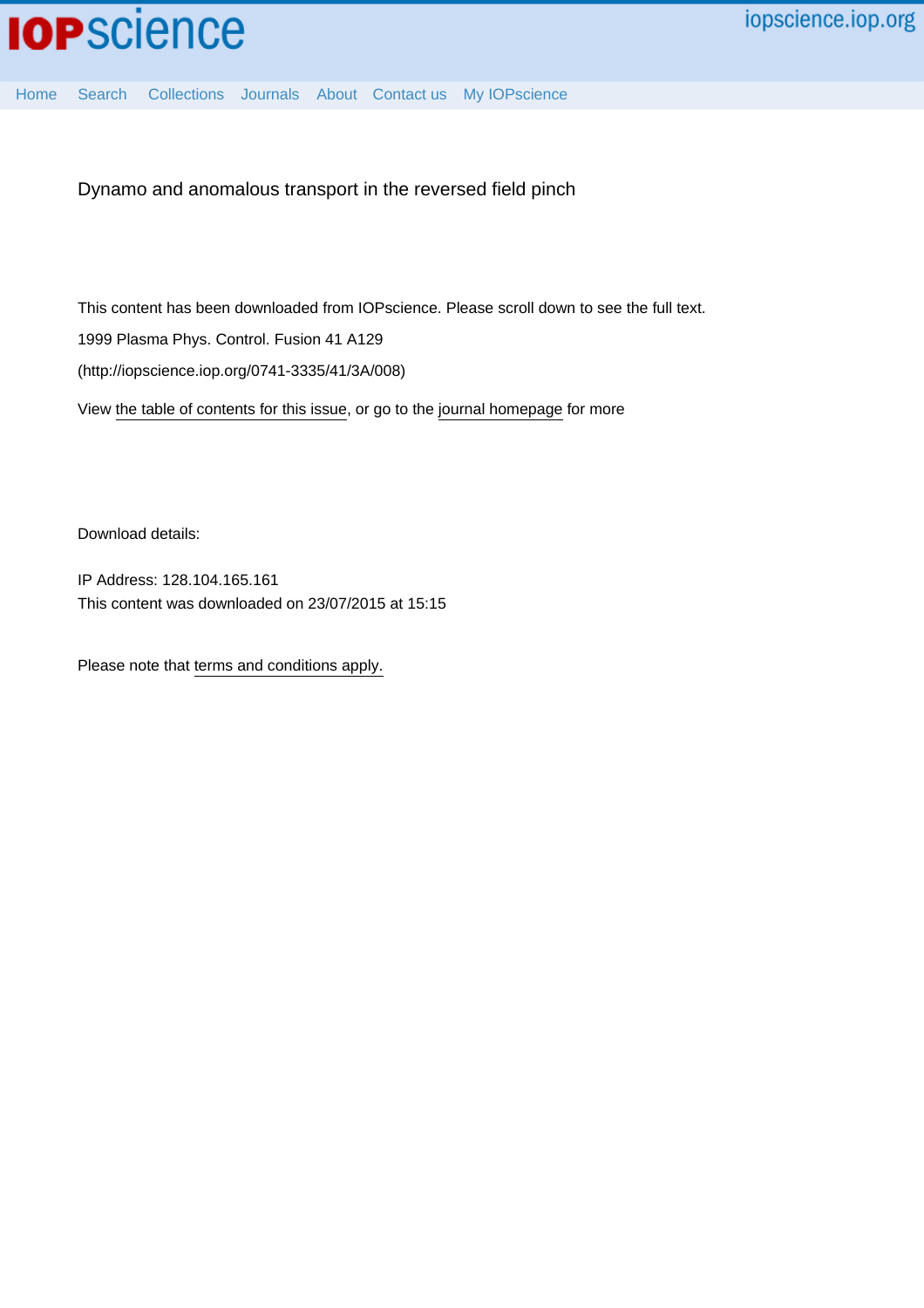# **Dynamo and anomalous transport in the reversed field pinch**

#### S C Prager

Department of Physics, University of Wisconsin, Madison, Wisconsin 53706, USA

Received 3 July 1998

**Abstract.** The reversed field pinch (RFP) is an effective tool in the study of the macroscopic consequences of magnetic fluctuations, such as the dynamo effect and anomalous transport. Several explanations exist for the dynamo (the self-generation of plasma current)—the magnetohydrodynamic dynamo, the kinetic dynamo and the diamagnetic dynamo. There is some experimental evidence for each, particularly from measurements of ion velocity and electron pressure fluctuations. Magnetic fluctuations are known to produce energy and particle flux in the RFP core. Current profile control is able to decrease fluctuation-induced transport by a factor of five. Improved confinement regimes are also obtained at deep reversal and, possibly, with flow shear.

## **1. Introduction**

The reversed field pinch (RFP) is a toroidal fusion concept which can be viewed simplistically as a tokamak with the toroidal magnetic field reduced about a factor of ten (for a given plasma current). This weak magnetic field yields a set of attractive features for a fusion power source: normal (not superconducting) coils, high beta, weak field and force at coils, high power density, simplified maintenance, absence of disruptions (empirically), and possibly free choice of aspect ratio [1]. However, the weak field also yields a safety factor which is less than unity everywhere in the plasma. This is unfavourable for resistive magnetohydrodynamic (MHD) stability, and results in fluctuations in the magnetic field which are large—about 1% of the equilibrium field. These fluctuations control much of the macroscopic dynamics of the plasma. It is believed that the spatial distribution of the plasma current (i.e. spontaneous current generation) and plasma transport are controlled largely by the fluctuations. Thus, in addition to its potential fusion attractiveness, the RFP is a wonderful vehicle for the study of magnetic fluctuations. This paper briefly reviews the powerful influence of magnetic fluctuations on the macroscopic plasma behaviour—the dynamo effect and anomalous transport—as well as methods to control these effects.

RFP research has a long history, beginning with the discovery of field reversal in the ZETA device in the 1960s [2]. The intriguing, favourable stability properties that accompanied reversal stimulated research in the 1970s. Experiments then were characterized by shortpulse (hundreds of microseconds), dense plasmas with confinement times in the 100 *µ*s range [3]. The 1980s were marked by a group of very productive experiments, with confinement times up to 0.5 ms, minor radii of about 0.2 m and plasmas that were sufficiently long-lived (tens of milliseconds) to accommodate detailed studies of RFP equilibrium and fluctuations [4–7]. During this decade the nonlinear MHD foundation of the RFP began construction [8, 9], following on from the insight that the RFP can be described as a minimum-energy, magnetically-relaxed state [10]. The work in these experiments laid the basis for the

0741-3335/99/SA0129+14\$19.50 © 1999 IOP Publishing Ltd A129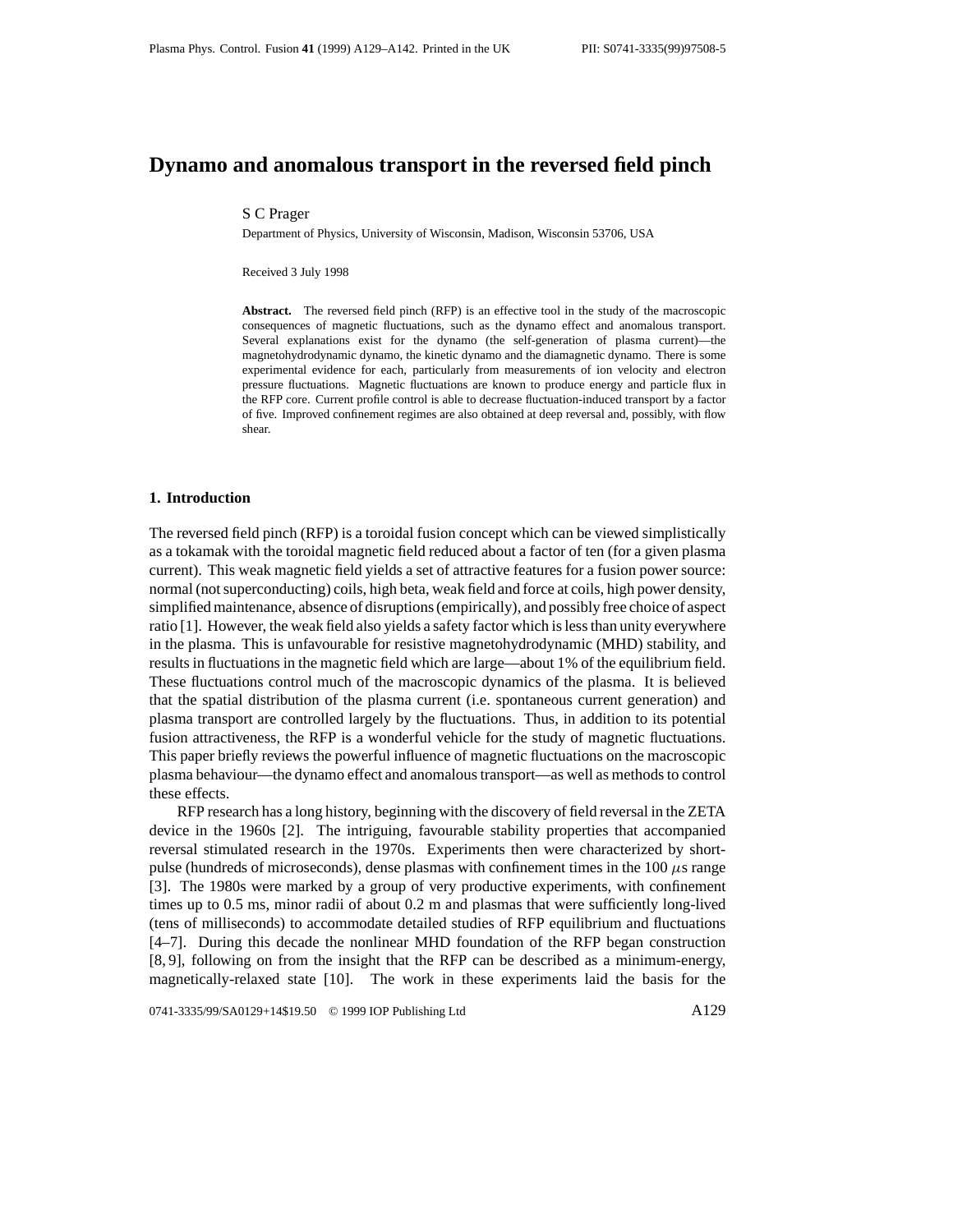## A130 *S C Prager*

experiments of the 1990s which increased the plasma size twofold (to minor radii of 0.5 m) and the confinement time tenfold (to 5 ms). Most importantly, recent physics results, reviewed in this paper, have led to new insights and a re-appraisal of the RFP.

The world RFP program consists of four major experiments and a number of smaller experiments. The four major experiments are RFX in Italy [11], TPE-RX in Japan [12], MST in the US [13], and Extrap-T2 [14] in Sweden, with the parameters described in table 1. Three devices—RFX, TPE-RX and MST—contain plasmas of similar size (minor radii of about 0.5 m). Each plasma is considered large in the RFP context, being about twice the minor radius of the RFP plasma experiments which existed throughout the 1980s. The three devices have different toroidal volt-second capability, which provides different plasma current and pulse length capabilities. RFX has a design current of 2 MA (with currently obtained values of about 1 MA), TPE-RX, which began operation in December 1997, has a design current of 1 MA and MST operates at 0.5 MA. T2 is a refurbishment of the resistive shell OHTE experiment which operated at General Atomics in the 1980s. The four experimental programs operate in close coordination with complementary goals. They build upon experimental results obtained in earlier decades, particularly at the Culham Laboratory, the Los Alamos National Laboratory, General Atomics and the Tokyo University.

|  |  |  |  |  |  |  |  | <b>Table 1.</b> The largest devices in the world RFP program. |
|--|--|--|--|--|--|--|--|---------------------------------------------------------------|
|--|--|--|--|--|--|--|--|---------------------------------------------------------------|

| Device                | Minor radius. | Major radius, | Current,     | Pulse length                         |
|-----------------------|---------------|---------------|--------------|--------------------------------------|
|                       | a(m)          | R(m)          | I(MA)        | (s)                                  |
| <b>RFX</b>            | 0.46          | 2.0           |              | $\approx 0.1$<br>$(\sim 0.3$ design) |
| TPE-RX                | 0.45          | 1.72          | $(2$ design) | $\approx 0.08$                       |
| <b>MST</b>            | 0.51          | 1.50          | 0.5          | $\approx 0.08$                       |
| Extrap-T <sub>2</sub> | 0.18          | 1.24          | 0.3          | $\approx 0.01$                       |

A conceptual basis for understanding the equilibrium magnetic field profiles of the RFP is offered by the conjecture by Taylor [15] that a pressureless plasma relaxes to a state in which the magnetic energy is minimized subject to the constraint that magnetic helicity is conserved (magnetic helicity  $= \int A \cdot B dV$ , where A and B are the magnetic vector potential and magnetic field, and the integral extends over the plasma volume). Magnetic helicity is a topological measure of the knottedness of the magnetic field lines, and it is an invariant for an ideal plasma. The above minimization yields the simple condition  $\nabla \times \mathbf{B} = \lambda \mathbf{B}$ , where  $\lambda$  is a spatial constant (i.e.  $j/B = constant$ ). The solution of this equation for a cylindrically and axially symmetric plasma yields the result that the axial (or toroidal) field  $B_z = J_0(\lambda r)$ , the zero-order Bessel function. The remarkable feature of this solution is that it qualitatively resembles RFP experiments—the function decreases monotonically with radius and reverses sign near the plasma boundary. The Taylor state does not match the experimental state in detail; experiments are only partially relaxed in that *j/B* tends to be constant over the inner half of the plasma, but then decreases to zero at the wall. Nonetheless it approximates much of the equilibrium and serves as an invaluable framework for the interpretation of RFP behaviour, suggesting that the RFP has a 'natural' current density profile. Often in experiments, plasma relaxation occurs cyclically. A sawtooth oscillation is evident, in which the crash phase represents a sudden relaxation event. From global magnetic measurements combined with equilibrium modelling, the magnetic energy and helicity have been inferred in experiments [16], revealing that the magnetic energy is indeed decreased (by about 8%), while the helicity changes relatively little (about 3%), as shown in figure 1.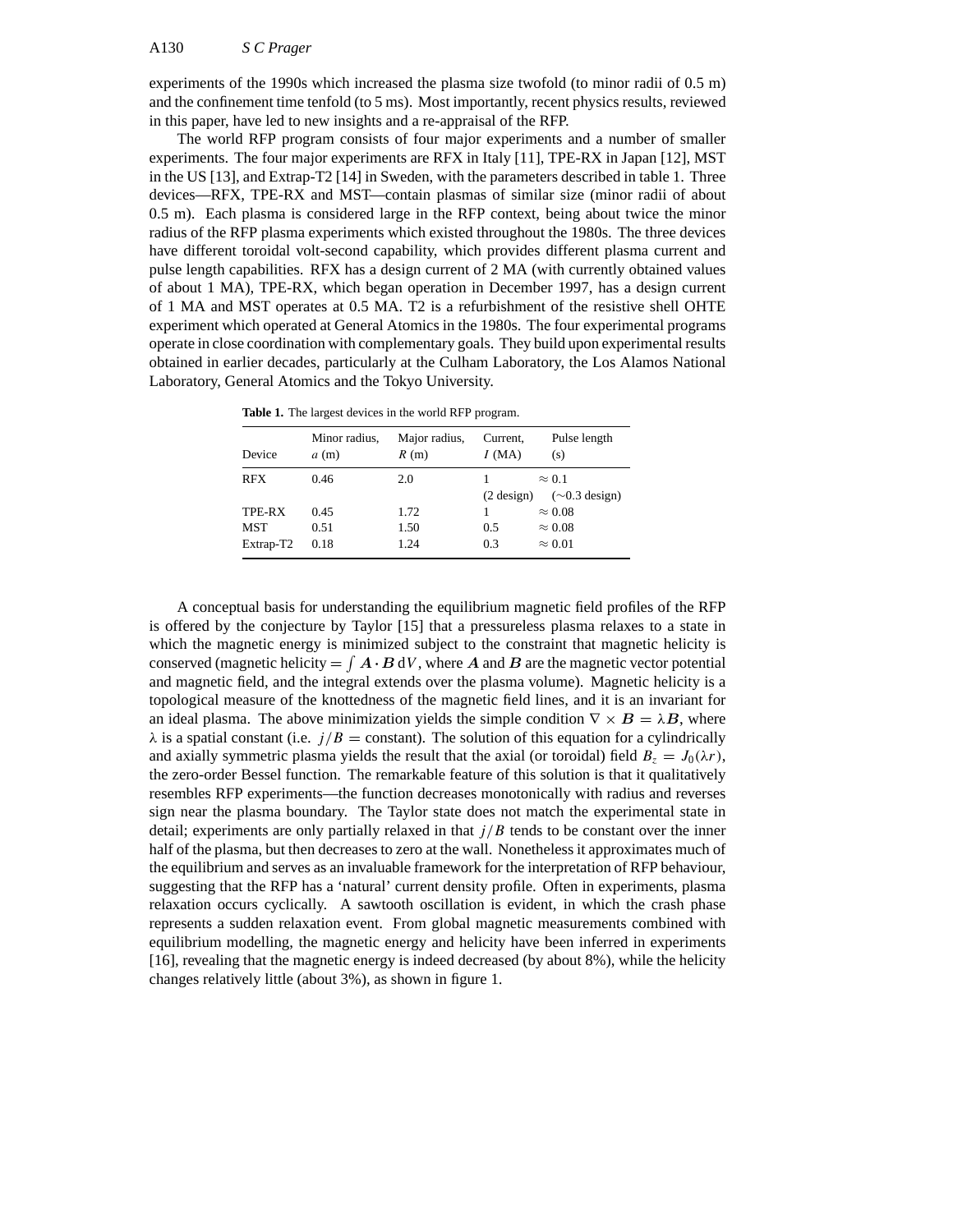

**Figure 1.** Magnetic helicity and magnetic energy as a function of time throughout a magnetic relaxation event, as inferred from equilibrium modelling of MST.

Thus, the Taylor conjecture appears to carry qualitative, if not quantitative, significance for the RFP. However, the focus of the present paper is on the dynamics which underlie plasma relaxation and transport, with particular attention to the experimental status of our understanding. For both the dynamo and anomalous transport we describe experimental tests of the standard nonlinear MHD model, as well as discoveries which lie outside that model. The dynamo process of spontaneous current generation in the plasma, which drives the plasma towards a Taylor state, is discussed in section 2. Magnetic fluctuations which lead to the dynamo, also lead to anomalous transport of particles, parallel momentum and energy. Our understanding of these processes is discussed in section 3. The understanding of dynamo and transport has led recently to a new thrust in RFP research—the control of fluctuations and transport. Initial experiments demonstrate substantial reduction of transport, as discussed in section 4. Section 5 closes with a summary and discussion.

## **2. The dynamo effect**

A striking feature of the RFP is that the plasma current parallel to the magnetic field is only partially attributed to the applied toroidal electric field [17]. This is easily evident at the radius where the toroidal magnetic field vanishes. At this location the parallel (poloidal) current is non-zero, as is required by Ampère's law to sustain the gradient and reversal of the toroidal field. Yet, the parallel electric field is zero. Hence, an additional effect must drive the plasma current.

In MHD, this effect is the fluctuation-induced electromotive force which appears in the parallel component of the mean-field Ohm's law

$$
\langle E \rangle + \langle \delta v \times \delta B \rangle = \eta \langle j \rangle \tag{1}
$$

where  $\langle \rangle$  indicates a magnetic surface average (the 'mean' fields), and  $\delta v$  and  $\delta B$  are velocity and magnetic field fluctuations, respectively. The fluctuation-induced term,  $\langle \delta v \times \delta B \rangle$ , is referred to as the dynamo effect and is the term which is conjectured to drive spontaneous magnetic field generation in the Earth and many astrophysical bodies [18]. Of course, the cause of the fluctuations varies in different laboratory and natural settings. In the RFP, the fluctuations are generated by tearing instabilities.

The dynamo problem for the RFP has been treated extensively through MHD [19–23], particularly computational solution of the full nonlinear, resistive, MHD equations. To date,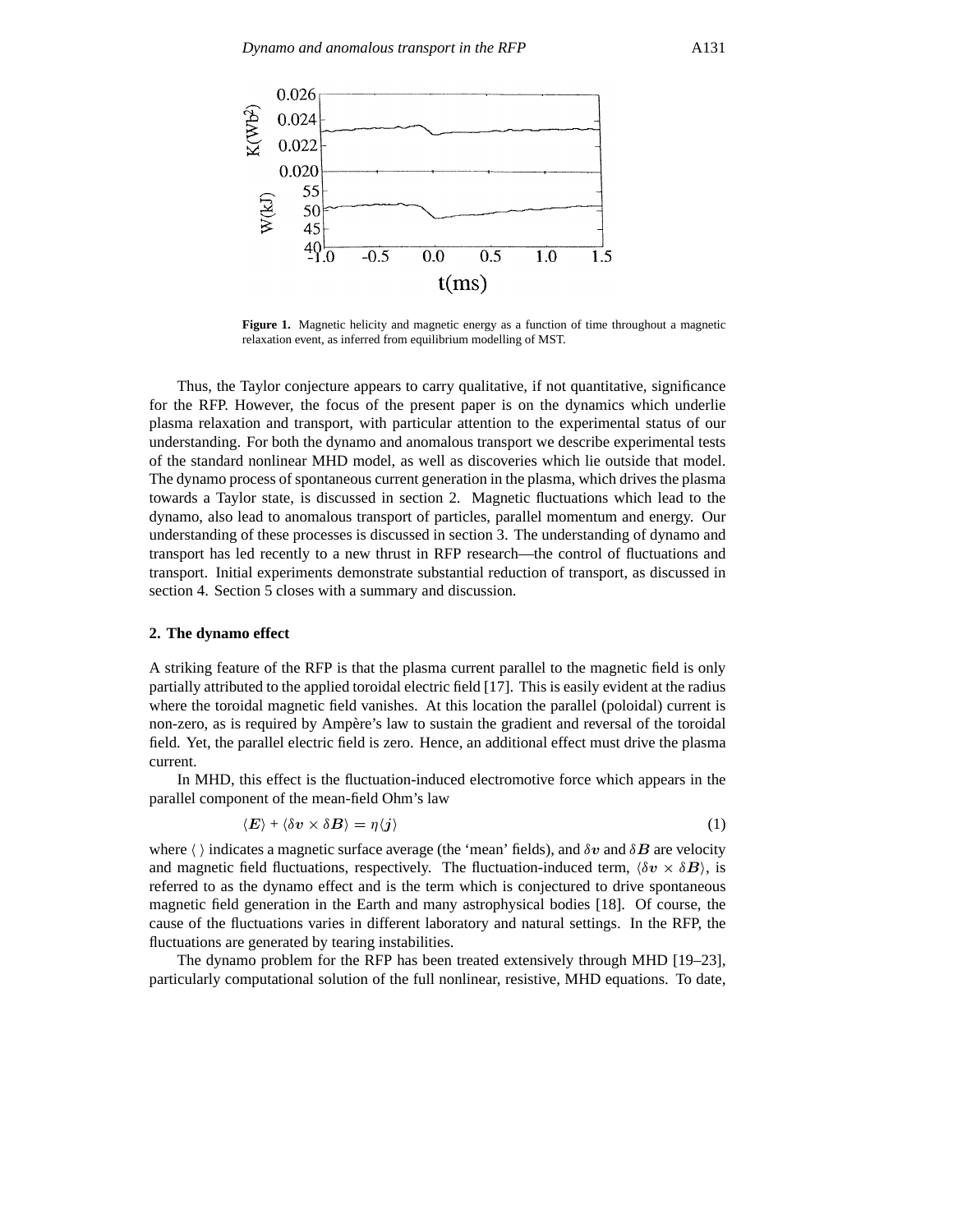#### A132 *S C Prager*

these equations have been investigated extensively in cylindrical geometry [24]. Toroidal effects are expected to be modest since the toroidal magnetic field is weak. The strong dynamo effect is manifest through the computational evaluation of each term in the meanfield Ohm's law, displayed in figure 2. The parallel component of the applied axial electric field decreases with radius as a result of the strong shear in the magnetic field. It is seen (figure 2(a)) that not only is there a non-zero current at the radius where the electric field is zero, but across the entire plasma the current cannot be accounted for by the electric field. The edge requires an extra current drive mechanism, whereas the centre requires spontaneous current drive counter to the electric field driven current. The computed  $\langle \delta v \times \delta B \rangle$ dynamo, shown in figure 2(b), provides the additional current drive, and balances Ohm's law.



**Figure 2.** The radial profile of each term in the parallel mean-field Ohm's law, equation (1), showing (a) the mean electric field and current density terms and (b) the fluctuation-induced dynamo term, computed from nonlinear, resistive MHD equations.

A clear test of the MHD dynamo theory is to measure each term in Ohm's law, equation (1), a task which has been underway in recent years. The task is aided by the cyclic nature of the dynamo. For example, the toroidal magnetic flux in the plasma is increased suddenly, during sawtooth crashes which represent sudden dynamo events, as illustrated in figure 3. In the edge of the MST plasma the dynamo term  $\langle \delta v \times \delta B \rangle$  has been measured by inferring the fluctuating velocity from the measured fluctuating  $E \times B$  drift which arises from the fluctuating electric field [25]. The other two terms in Ohm's law were estimated from experimental data, with the result that the mean-field Ohm's law, equation (1), was satisfied both during a sawtooth crash (a dynamo event) and between crashes.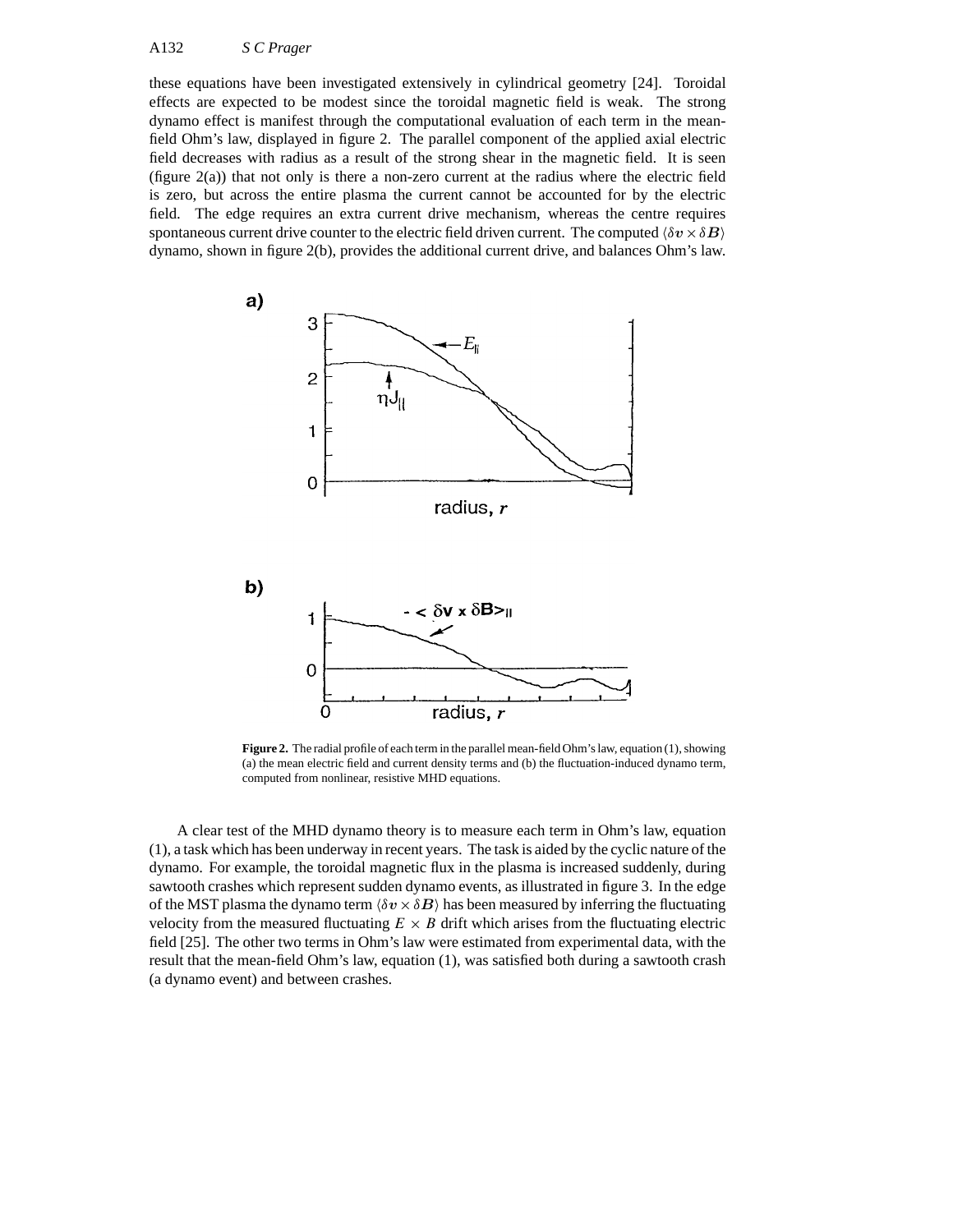

**Figure 3.** The toroidal magnetic flux within the plasma volume against time (taken from MST).



**Figure 4.** One component of the MHD dynamo ( $\langle \delta v_{\phi} \delta B_r \rangle$ ), contributed from the toroidal mode number  $n = 6$ , as a function of time through a sawtooth cycle. Velocity fluctuations were measured by Doppler spectroscopy in the MST core and magnetic fluctuations by an edge coil array.

Direct measurement of the fluctuating flow velocity has been obtained recently by fast Doppler spectroscopy [26]. Doppler emission from carbon ions has been detected with 10 *µ*s time resolution. The measured fluctuating flow has been correlated with magnetic fluctuations to form the dynamo term  $\langle \delta v \times \delta B \rangle$ , one component of which is shown in figure 4. During a sawtooth crash the dynamo electromotive force becomes extremely large ( $\sim$ 15 V m<sup>-1</sup>) to balance the strong inductive electric field which accompanies the current profile relaxation. The view of the dynamics is that the tearing modes grow as the current profile steepens during the slow phase of the sawtooth oscillation. At sufficient tearing mode amplitude, the fluctuationinduced dynamo effect causes the current profile to flatten. This generates an inductive electric field (back electromotive force (EMF)) in a direction to peak the profile. To permit the plasma to reach its relaxed state the dynamo effect grows yet larger, maintaining the Ohm's law balance. The above dynamics in MST are consistent with the standard MHD model (although the full vector dynamo term has not yet been measured).

Langmuir probe measurements of the dynamo were also conducted in the edge of the TPE-1RM20 experiment, with a surprising result [27]. The MHD dynamo generated by the fluctuating  $E \times B$  drift was measured to be small. However, a pressure-driven dynamo term in Ohm's law was measured to account roughly for the self-generated current. This can be understood by including the electron pressure term in the generalized, parallel mean-field Ohm's law,

$$
\langle E \rangle_{\parallel} - \eta \langle j \rangle_{\parallel} = - \langle \delta E_{\perp} \delta B_{\perp} \rangle - \frac{\langle (\delta p_{\perp}) \delta B_{\perp} \rangle}{n e}.
$$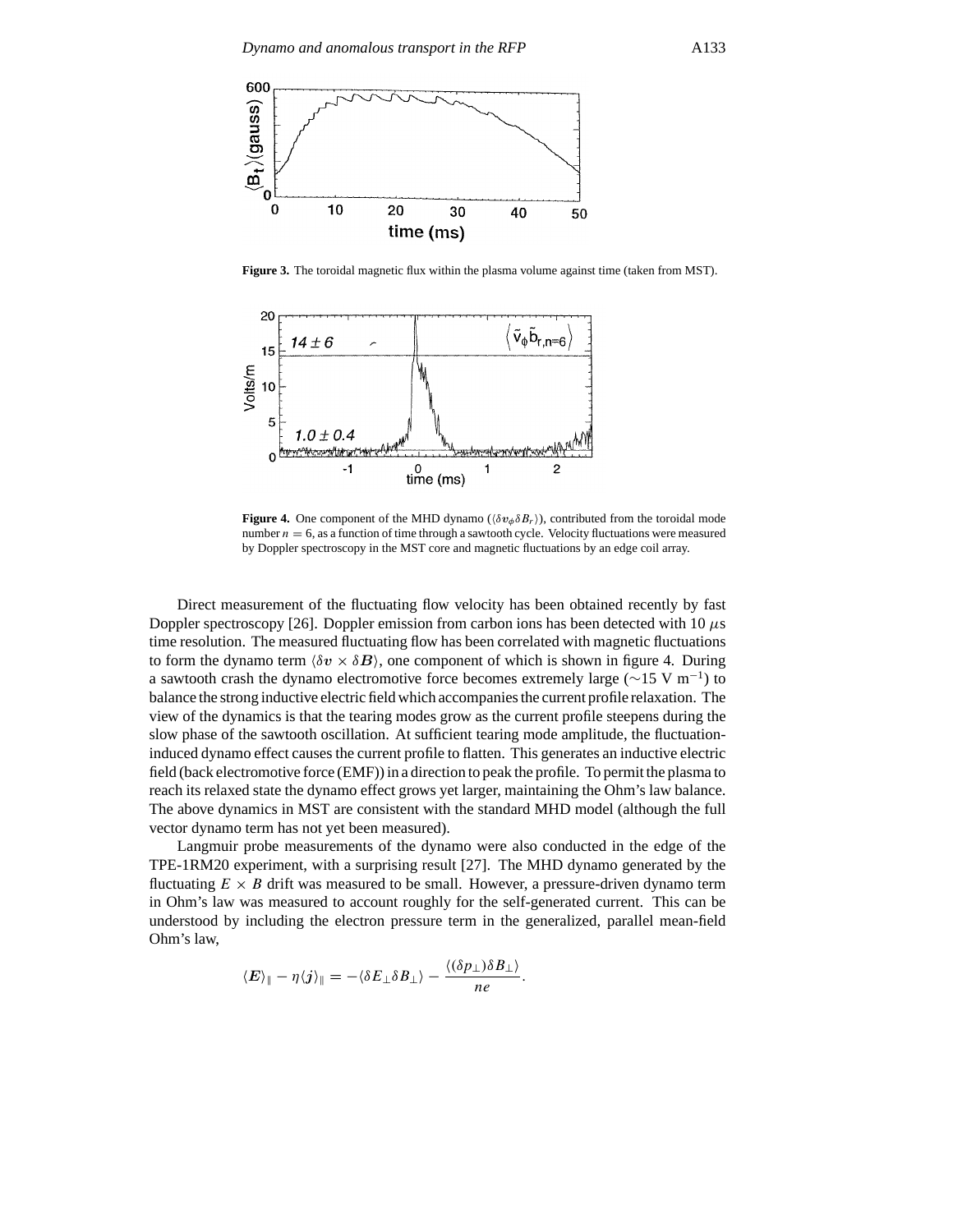The first term on the right-hand side is the standard dynamo effect obtained from the  $\langle \delta v \times \delta B \rangle$ term including only the contribution to  $\delta v$  from the  $\delta E \times B$  drift. The second term represents the contribution to the  $\langle \delta v \times \delta B \rangle$  term from the fluctuating electron diamagnetic drift which arises from a fluctuating electron pressure. If the pressure fluctuation correlates with the magnetic field fluctuation, a 'diamagnetic' dynamo effect results. The edge conditions in TPE-1RM20 are somewhat different than in MST (for example, TPE-1RM20 is more collisional), but the cause for the different results is not yet known.

A second dynamo effect outside the standard MHD model is the adjustment of the current density profile by the transport of electron parallel momentum (or current) in the radial direction by magnetic fluctuations. This transport process, known as the 'kinetic dynamo' [28], is discussed further in section 3. In many experiments fast electrons exist at the plasma edge with parallel energies characteristic of the central temperature [29]. This implies that perhaps the electrons originate from the plasma centre and are rapidly transported to the plasma edge. However, definitive measurement of the kinetic dynamo requires measurement of new fluctuating quantities, as discussed in section 3. In addition, the inclusion of the self-consistency constraint of Ampere's law may inhibit the kinetic dynamo mechanism [30]. `

Although the theoretical basis for the MHD dynamo is compelling, and some experimental tests are supportive, it remains to be determined which of the few possible dynamo mechanisms dominates the variety of plasma conditions found in the various RFP experiments. We conjecture that, although the relative influence of various dynamo mechanisms may be situation dependent, the mechanisms will always sum to yield the natural current density profile of the partially relaxed Taylor-like state. The MHD velocity and magnetic field fluctuations can adjust, in the presence of other dynamo contributors, to maintain the relaxed profile.

#### **3. Anomalous transport**

It has long been recognized that radial magnetic field fluctuations can cause magnetic field lines to depart from concentric surfaces and wander chaotically throughout the plasma volume. The break-up of magnetic surfaces results from fluctuations which are resonant with the equilibrium magnetic field; i.e. the component of the wavevector parallel to a field line vanishes  $(k \cdot B = 0)$ at some radius. When this condition is satisfied the fluctuation amplitude is constant on an equilibrium field line, causing the actual field line to deviate significantly from its trajectory in the absence of the fluctuations. Nonlinear MHD computation predicts that multiple unstable resonant instabilities in the RFP yield magnetic stochasticity throughout much of the plasma volume, except perhaps the edge.

The stochastic nature of the field is difficult to measure in experiments. To detect a stochastic field line trajectory would require simultaneous measurement of the magnetic field at a large number of locations (of the order of 1000) in the plasma simultaneously. However, the transport arising specifically from particle motion along a stochastic magnetic field is measurable. For example, the energy flux in the radial direction, arising from particle motion along the field, is given by

$$
Q_r = \langle Q_{\parallel} \cdot e_r \rangle = \langle Q_{\parallel} b \cdot e_r \rangle
$$

where  $Q_{\parallel}$  is the energy flux parallel to the magnetic field, and  $e_r$  and  $b$  are unit vectors in the radial and magnetic field directions, respectively. The contribution to the mean (magneticsurface-averaged) energy flux arising from fluctuations is given by

$$
Q_r = \frac{\langle \delta Q_{\parallel} \delta B_r \rangle}{\langle B \rangle}
$$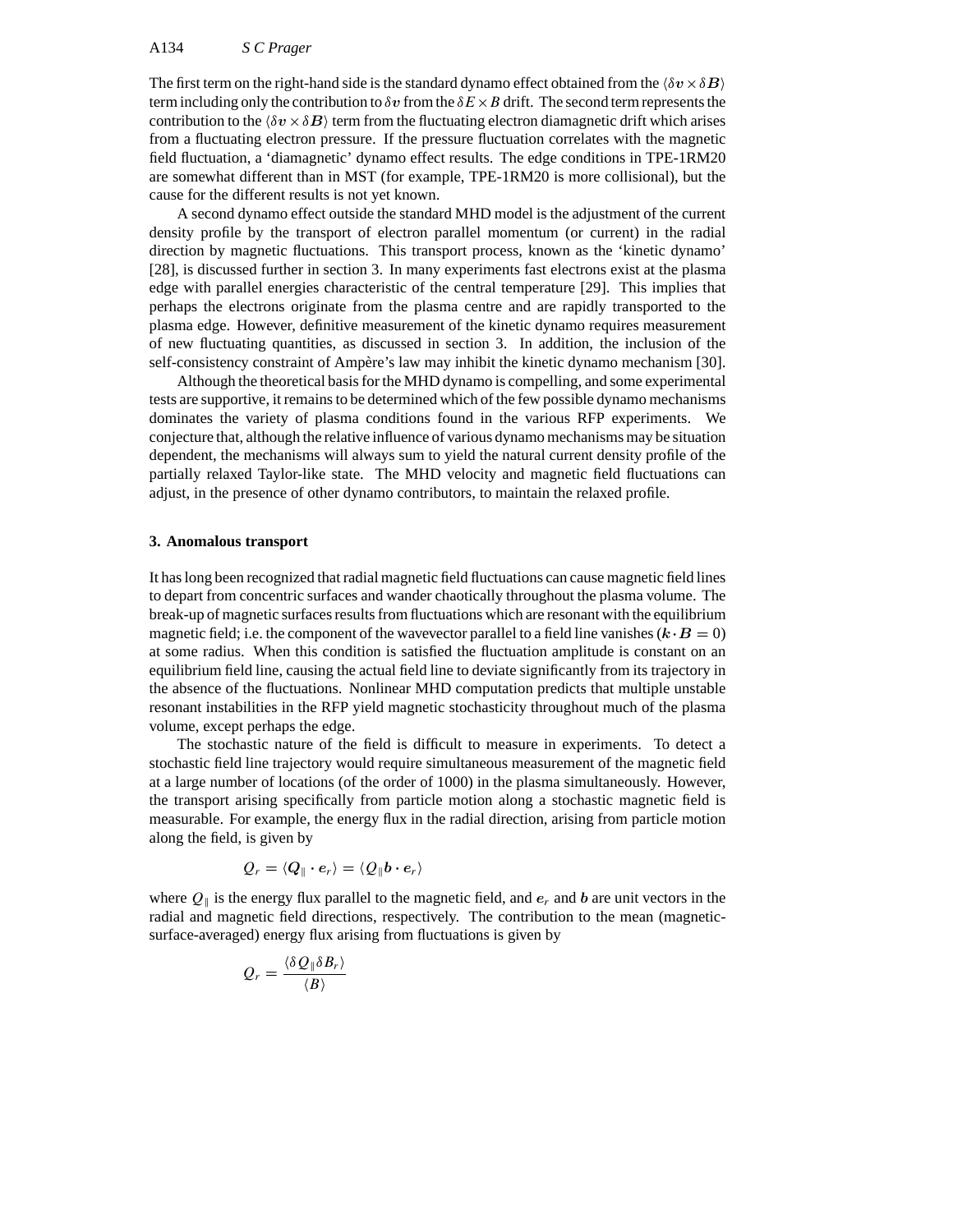where  $\delta Q_{\parallel}$  is the fluctuation in the parallel energy flux. Hence, the radial electron energy flux specifically driven by magnetic fluctuations can be determined in experiments by measuring the parallel component of the fluctuating electron energy flux and correlating it with the fluctuating magnetic field.

Similarly, the radial flux of particles and momentum, driven by magnetic fluctuations, is given by

$$
\text{particle flux} = \frac{\langle \delta j_{\parallel} \delta B_r \rangle}{e \langle B \rangle}
$$
\n
$$
\text{momentum flux} = \frac{\langle \delta p_{\parallel} \delta B_r \rangle}{\langle B \rangle}
$$

where  $\delta j_{\parallel}$  and  $\delta p_{\parallel}$  are the fluctuating, parallel current density and pressure for a given species. The momentum flux constitutes the kinetic dynamo mechanism discussed in section 2. It has not yet been measured; definitive test of the kinetic dynamo awaits such a measurement. However, the energy and particle fluxes from magnetic fluctuations have been measured in the outer 20% of the plasma radius [31, 32]. These fluxes are shown to account approximately for the transport inside the plasma (within the reversal surface at about 85% of the wall radius), but not in the extreme edge. This data, shown in figure 5 for the energy flux, is consistent with the expectation that the field in the plasma interior is stochastic, whereas the field in the extreme edge may be well ordered.



**Figure 5.** The radial electron energy flux driven by magnetic fluctuations against radius. The shaded region is the estimated total energy flux.

An intriguing feature of the magnetic fluctuation-induced electron energy transport is that it is much smaller than the Rechester–Rosenbluth expression [33] for test particle transport in a stochastic field. The magnitude of the electron thermal conductivity,  $\chi_e$ , at  $r/a \sim 0.8$  is of the order of the Rechester–Rosenbluth expression, but with a velocity characteristic of the ions; i.e.

$$
\chi_e \sim v_{ti} \left(\frac{\delta B}{\langle B \rangle}\right)^2 L_c
$$

where  $v_{ti}$  is the ion thermal speed and  $L_c$  is a parallel correlation length (measured to be of the order of the minor radius). This estimate of the magnitude of  $\chi_e$  suggests that ambipolarity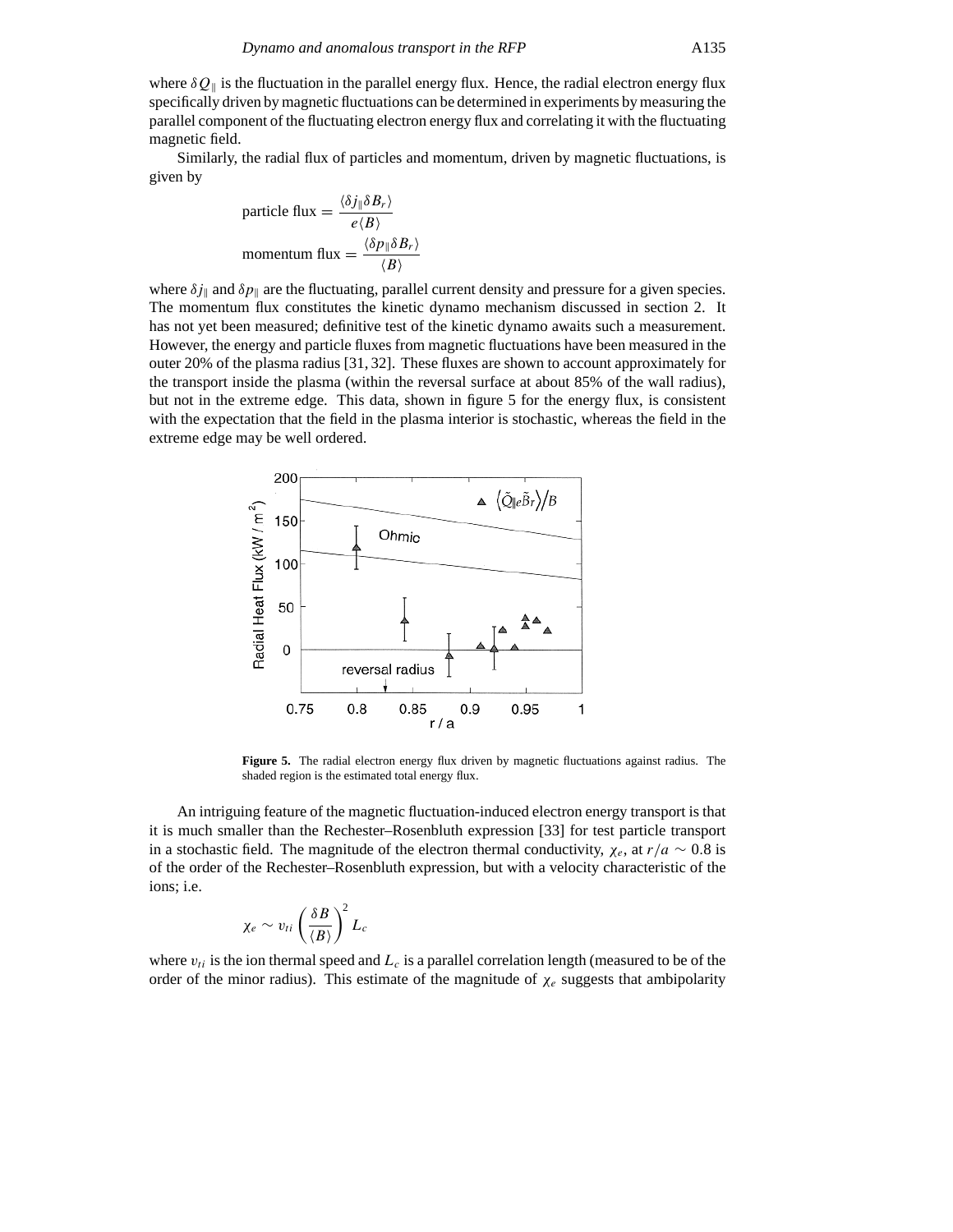may play a role in heat transport. A possible theoretical explanation for such an effect was developed by considering the constraint on the magnetic fluctuations by Ampère's law and quasineutrality [34].

#### **4. Control of magnetic fluctuations and transport**

A major objective of the RFP research program worldwide is to reduce magnetic fluctuations and transport. This goal is imperative for the fusion application of the RFP, but control of magnetic fluctuations would also offer new insight into the relationship between fluctuations and transport. Since the magnetic fluctuations are understood to arise from resistive MHD instabilities, it is expected that the fluctuation amplitude will depend on the electrical resistivity, expressed through the dimensionless Lundquist number,  $S = \tau_r/\tau_a$ , where  $\tau_a$  is the Alfven transit time and  $\tau_r$  is the resistive diffusion time. If we assume that the transport scales as the Rechester–Rosenbluth expression and that the fluctuations scale as an inverse power of *S*,  $\delta B/B \sim S^{-\alpha}$ , we find that the confinement is a strong function of the scaling exponent *α*. For example, if  $\alpha = 1/2$ , then the energy confinement time will scale as

$$
\tau_e \sim \frac{a^2 j^{3/2}}{n^{3/2}}
$$

where *j* and *n* are the plasma current density and density. This strong increase of confinement with plasma current proves extremely favourable for projection to an RFP fusion source. It can alternatively be derived from two assumptions—constant beta and classical resistivity. This scaling describes the experimental database [35], considering only the best discharges (usually at relatively low plasma current) from each device. Scaling within a given device is less clear, as discussed below.

On the other hand, if  $\alpha = 0$  (fluctuations independent of Lundquist number), then

$$
\tau_e \sim \frac{a^2 j^{3/2}}{n^{3/2}} \frac{\beta^{3/2}}{aT^2}.
$$

The strong inverse temperature dependence in this case proves highly unfavourable for an RFP reactor. Hence, scaling of RFP confinement depends sensitively on the dependence of magnetic fluctuations on Lundquist number (if the transport scales as the Rechester–Rosenbluth expression).

There have been a variety of theoretical [36–39] and computational studies of the *S* scaling of magnetic fluctuations, with results varying from  $\alpha = 0$  to  $\alpha = 1/2$ . Nonlinear MHD computational results yield  $\alpha \sim 0.2$  [40, 41]. There have been limited experimental tests of S scaling, with *α* lying between 0.1 and 0.4 [42–44]. The *S* scaling of fluctuations and confinement remains a critical issue. Key information will be contributed by the RFX and TPE-RX experiments, which have plasma current capabilities of 2 MA and 1 MA, respectively. These experiments will reveal whether fluctuations and transport are naturally 'controlled' by favourable scaling. Of course, it is possible that *S* may not be the most important dimensionless parameter; the viscosity may prove important, as may other parameters if non-MHD effects become important for reconnection in the RFP at high temperature.

An additional approach to reduce fluctuation-induced transport in the RFP is to control the current density profile—the energy source for the fluctuations. The radial profile of the current density parallel to the magnetic field is usually peaked in the plasma centre. MHD theory predicts that if the profile is flattened, brought closer to the Taylor state, then fluctuations will be decreased [45, 46]. This effect was examined through nonlinear, resistive MHD computation. The usual MHD equations were supplemented by an additional term which represents a parallel force on the electrons, representative of an auxiliary current drive mechanism. The computation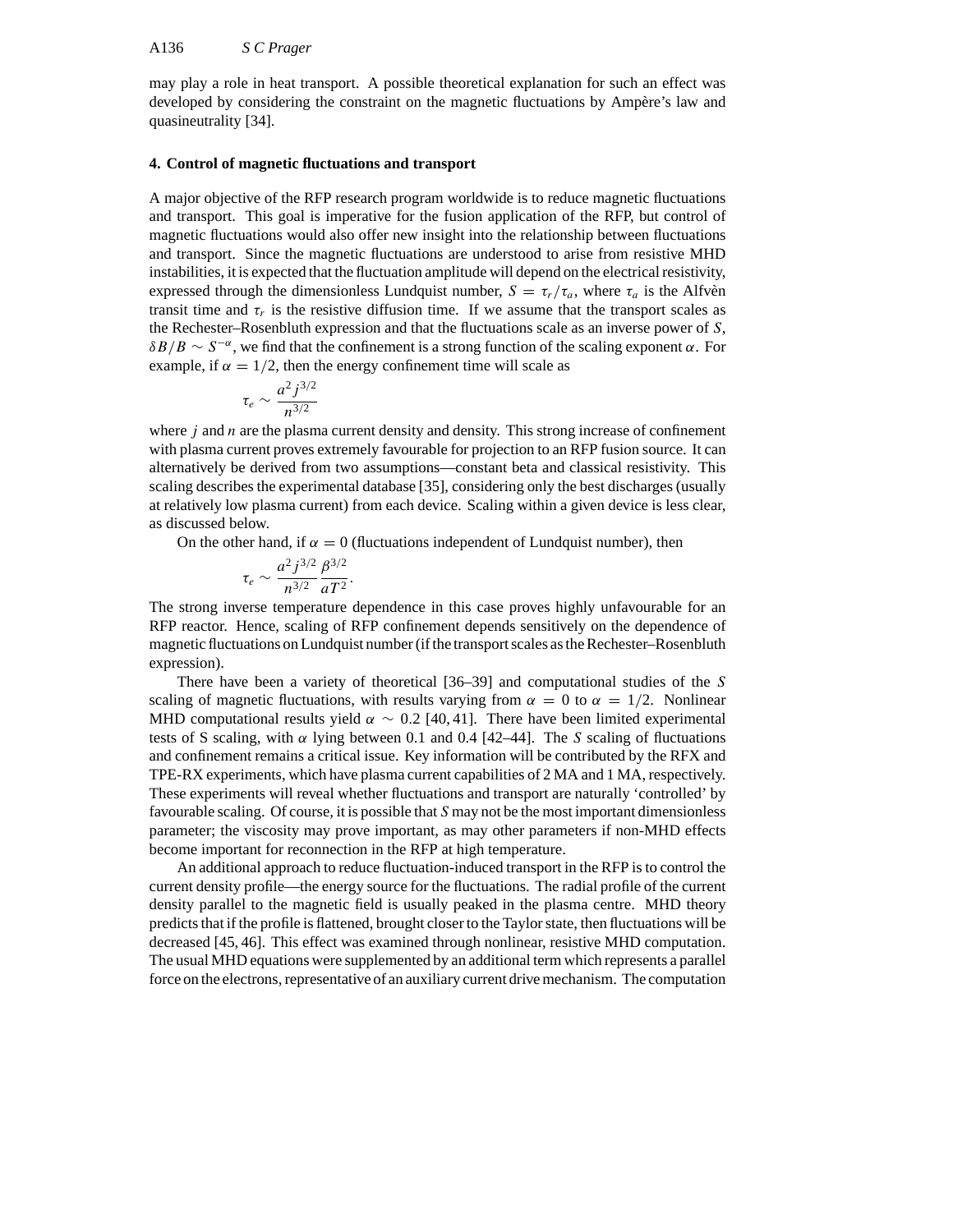

Figure 6. Prediction of nonlinear, resistive MHD computations for (a) the current density profile against radius in the outer region and (b) the toroidal mode number spectrum of magnetic fluctuations, both with and without auxiliary current drive in the outer region.



**Figure 7.** MHD prediction for the magnetic field line puncture plot in the radial–toroidal plane (a) without auxiliary current drive and (b) with auxiliary current drive.

yields the self-consistent current density profile (including the alteration of the dynamo effect by the *ad hoc* auxiliary current). The addition of the auxiliary current in the outer region of the plasma (figure  $6(a)$ ), leads to a drastic reduction in the dominant core-resonant tearing modes (figure 6(b)), which in turn causes magnetic stochasticity to be decreased and concentric magnetic surfaces to form in the plasma core (figure 7).

The first experimental realization of RFP current profile control has been to apply suddenly an inductive poloidal electric field during a discharge [47]. Since the magnetic field in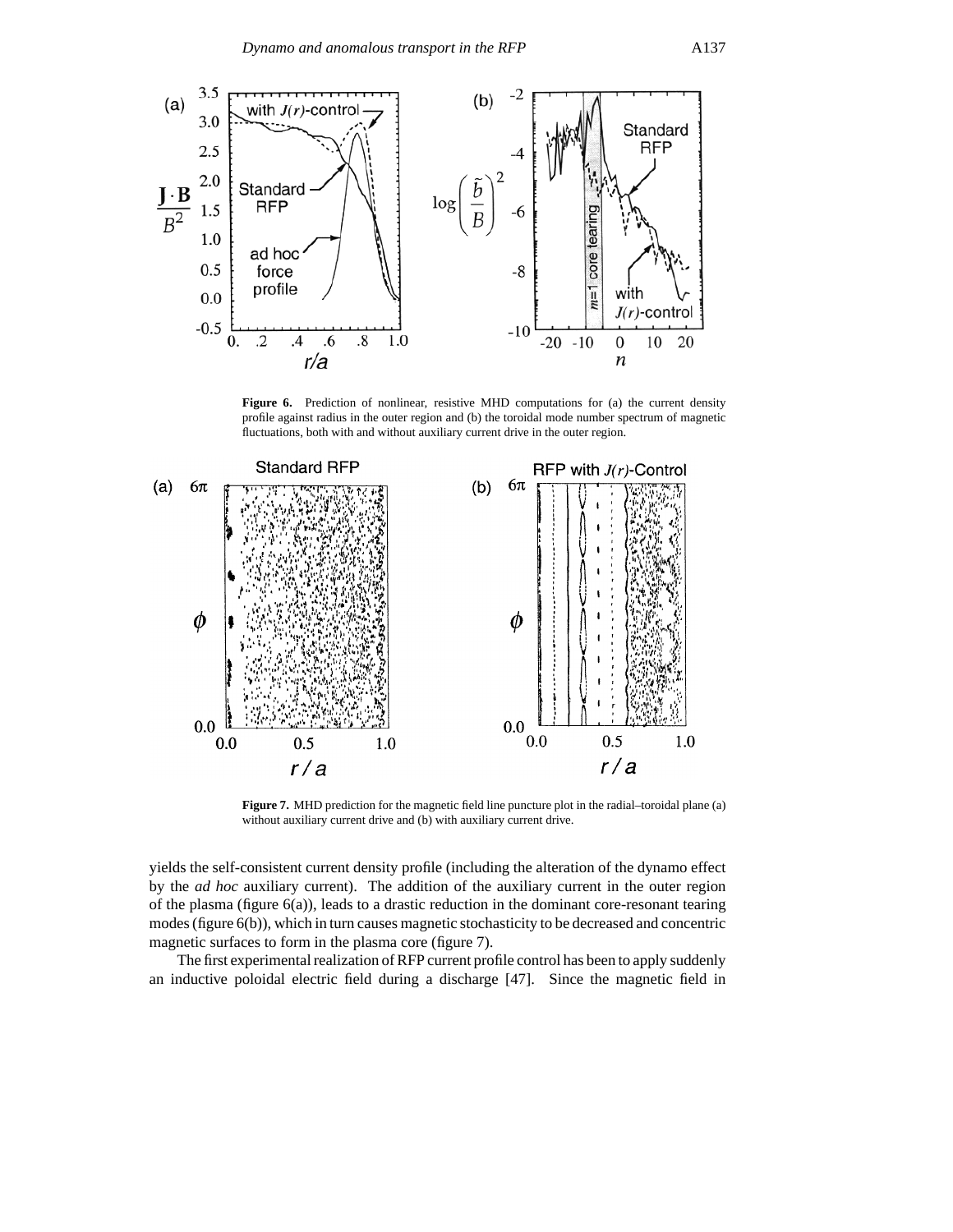## A138 *S C Prager*

the plasma outer region is dominantly poloidal, the pulsed electric field produces a parallel current in the edge. The inductive technique (called pulsed poloidal current drive, (PPCD)) is inherently transient. Nonetheless, application of this technique in MST has succeeded in halving the magnetic fluctuation amplitude. The effect on the plasma is to decrease the ohmic input to the plasma threefold, increase beta by nearly 50% and increase the energy confinement time by about a factor of five, as shown in table 2. The effect of PPCD on magnetic fluctuations and ohmic input power is depicted in figure 8. The correlation in time between the magnetic fluctuations and input power, seen in figure 8 even for standard discharges, suggests a strong causality between the two quantities.

**Table 2.** Plasma parameters with and without pulsed poloidal current drive (PPCD) in MST.

|                                       | <b>Standard Discharge</b> | With PPCD     |
|---------------------------------------|---------------------------|---------------|
| <b>Magnetic fluctuations</b>          | 1.3%                      | $0.7\%$       |
| Electron temperature                  | 400 eV                    | 600 eV        |
| Ohmic input power                     | $\sim$ 4.5 MW             | $\sim 1.5$ MW |
| Energy confinement time $\sim$ 1.3 ms |                           | $\sim$ 6 ms   |



**Figure 8.** Magnetic fluctuations and ohmic input power against time, with and without pulsed poloidal current drive (PPCD) in MST.

Recent studies in RFX reveal that the core thermal conductivity decreases substantially during PPCD [48]. In standard RFP plasmas, the electron temperature profile is relatively flat over the inner half of the RFP plasma, indicative of the high transport that is expected to result from magnetic stochasticity. During PPCD, the electron temperature becomes centrally peaked, likely providing the first RFP plasmas in which substantial temperature gradient is maintained in the core. The ultimate lower limit to fluctuations and transport achievable with current profile control is not yet known and awaits the implementation of finer methods of profile control.

Confinement improvement by current profile control rests on a firm theoretical foundation. In recent years, a variety of enhanced confinement regimes have been discovered in RFP experiments. Neither their cause nor their potential is yet understood, but they constitute intriguing new endeavours. The influence of flow shear on turbulence has been an enduring and intensively studied topic for the tokamak and other magnetic configurations. Flow shear also exists in the RFP, with some initial evidence for a favourable influence on confinement. In RFX, the  $E \times B$  flow has been measured in the plasma edge and reveals a double shear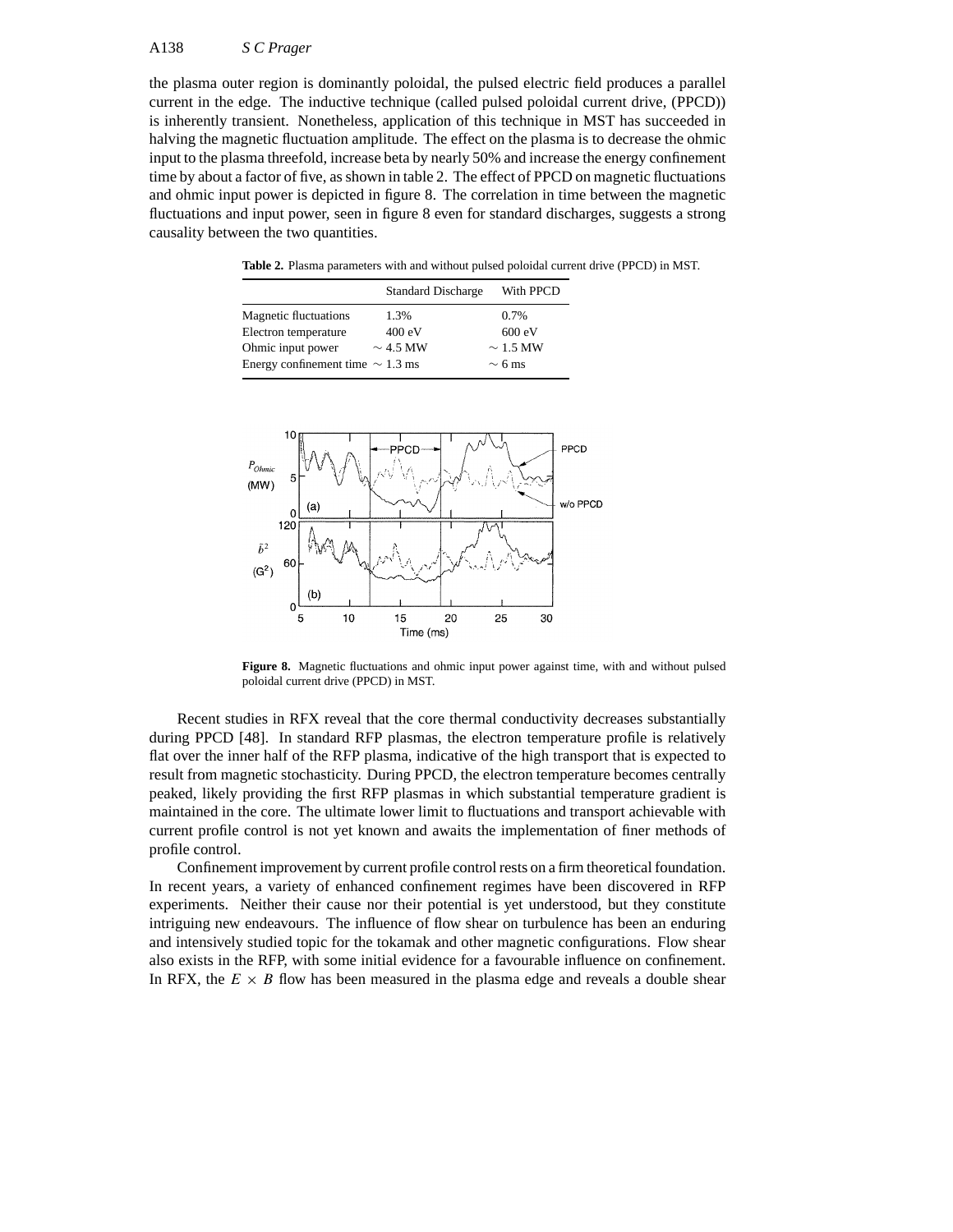

**Figure 9.**  $E \times B$  flow velocity against radius in the edge of RFX.

layer, with the electric field direction reversing [49, 50], as shown in figure 9. The  $E \times B$  flow is consistent with the edge flow measured spectroscopically. Electrostatic fluctuations, and the particle transport induced by them (measured with Langmuir probes), decreases within the innermost shear layer. Active control of the flow shear has been implemented with biased electrodes inserted into the plasma edge. In MST, the particle confinement time improves by about 50% with probe biasing [51]. The energy confinement time is unaffected, consistent with the observation on many RFP experiments that electrostatic fluctuations determine edge particle transport, but not edge energy transport.

Improved confinement has also been observed if the plasma is maintained at deep reversal (reversal surface relatively far from the boundary), under particularly clean wall conditions. In deeply reversed discharges in the TPE-1RM20 device, magnetic fluctuations decrease about threefold, while the stored energy, plasma beta and energy confinement time all double [52]. The changes in magnetic fluctuations and beta are indicated in figure 10.

Possibly related phenomena occur in MST, in which discharges at deep reversal also show energy confinement improvement (threefold) as both magnetic and electrostatic fluctuations decrease [53]. The decrease in magnetic fluctuations suggests that perhaps the confinement improvement in both devices arises from changes in the equilibrium magnetic field, such as an increase in magnetic shear. However, it is also observed in MST that a narrow  $E \times B$  shear layer develops in the edge, in the vicinity of particularly reduced electrostatic fluctuations. The collection of results on these recent, improved confinement regimes is not yet well understood. The relative contributions of flow shear, current profile effects, electrostatic fluctuations and magnetic fluctuations are yet to be determined.

## **5. Summary and discussion**

The RFP is an effective vehicle for the study of the macroscopic consequences of magnetic fluctuations, such as the dynamo effect and anomalous transport. The existence of a dynamo effect—the self-generation of plasma current and magnetic field—is clear. A large plasma current flows (several hundred kiloamps in high current RFP plasmas) which is not accountable by the applied electric field. A well developed nonlinear MHD theory can explain the current as arising from an electromotive force ( $\langle v \times B \rangle$ ) from tearing fluctuations. The dynamo electromotive force is similar to that conjectured to explain natural dynamos, although the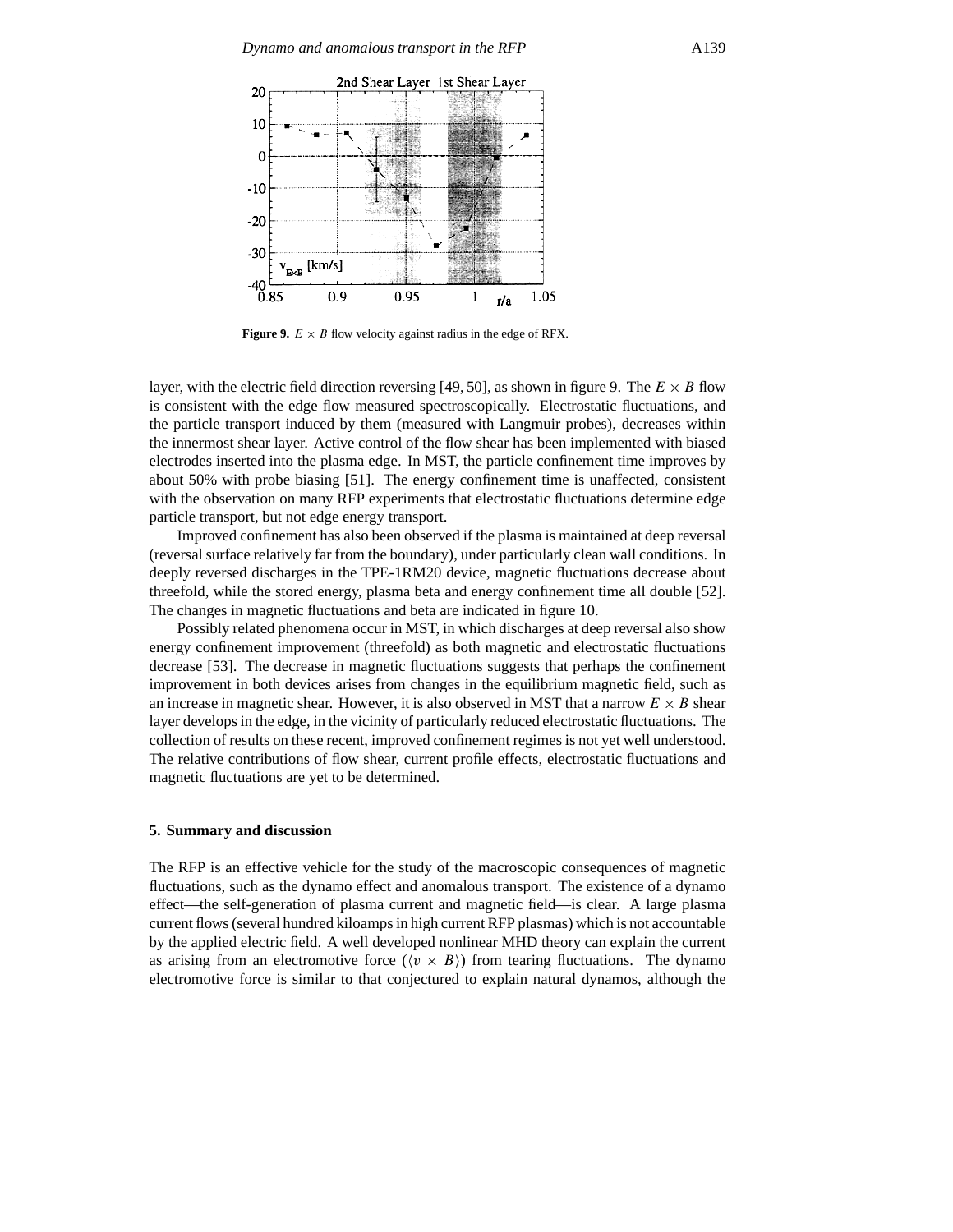

**Figure 10.** (a) Poloidal beta and (b) magnetic fluctuation power as a function of theta in TPE-1RM20. The parameter theta, the ratio of the poloidal magnetic field at the wall to the volumeaveraged toroidal magnetic field, increases with the depth of field reversal.

cause of the fluctuations can be different. Measurement of the MHD dynamo effect with Langmuir probes in the plasma edge agrees with theory, showing that the mean-field Ohm's law is satisfied with the  $\langle v \times B \rangle$  term included. Core dynamo measurements, in which flow velocity fluctuations are measured spectroscopically, also demonstrate a large contribution to current flow from the  $\langle v \times B \rangle$  dynamo, although quantitative measure of each term in Ohm's law is not yet possible in the core. This dynamo effect may also occur in other laboratory circumstances, such as the spheromak and tokamak sawtooth oscillations.

The confirmation and generality of the MHD description of the dynamo in the RFP is not yet established, despite a convincing theory and some significant features of experimental agreement. Two possible dynamo effects beyond the standard MHD model have been investigated. First, under some experimental conditions a pressure-driven dynamo occurs which depends on the product of the fluctuating electron pressure and the fluctuating magnetic field. This effect can be viewed as arising from a  $\langle v \times B \rangle$  term in which *v* is the fluctuating electron diamagnetic drift. Second, the 'kinetic dynamo' is a transport effect in which parallel current is transported radially by a stochastic magnetic field. The occurrence of fast electrons in the RFP edge may be consistent with this mechanism, although direct measure of the transport process awaits. We conjecture that, although the relative influence of various dynamo mechanisms may be situation dependent, the mechanisms will always sum to yield the natural current density profile of the partially relaxed Taylor-like state.

Magnetic fluctuations are well appreciated as drivers of the radial transport of particles and energy. Recent measurement of radial energy and particle flux from magnetic fluctuations demonstrates the importance of this effect. Hence, the scaling of magnetic fluctuations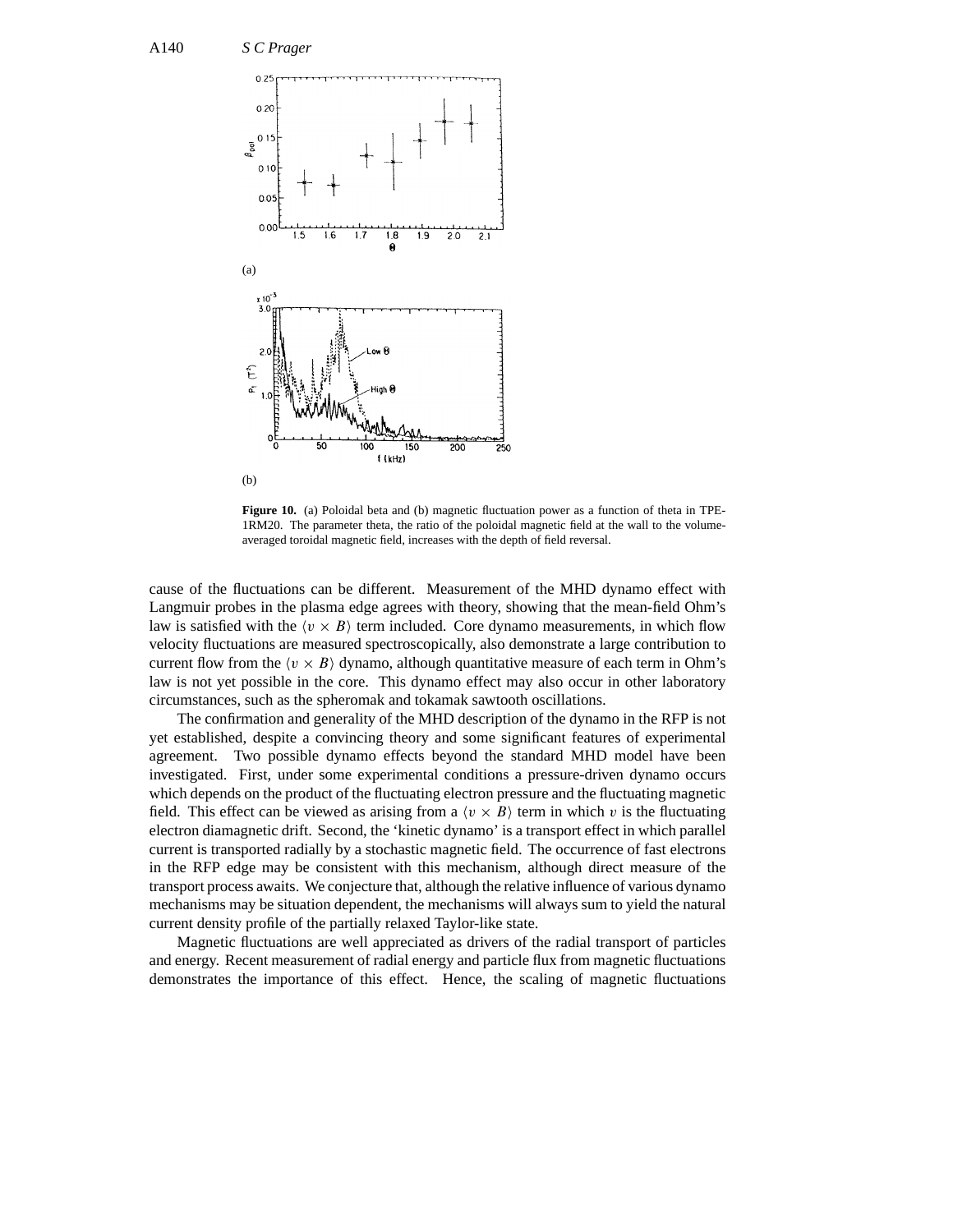and transport with appropriate plasma parameters, such as the Lundquist number, is a key issue. High-current RFP experiments presently underway will provide critical physics scaling information. New techniques to control fluctuation-induced transport are also being developed, with extremely encouraging recent results. Reduction of the energy source for the fluctuations, via current density profile control, succeeds in dramatically reducing fluctuations and increasing confinement, particularly in the core. In addition, improved confinement regimes have been developed empirically, but are not yet understood. Flow shear is observed in the RFP; its relation to improved confinement represents a new theme for the RFP.

The above results have relevance for the fusion application of the RFP. The RFP, and other *q <* 1 magnetic configurations, have long been considered flawed as fusion reactors since the relatively large magnetic fluctuations drive anomalous transport. The recent results on a variety of experiments suggest that there may be methods to eliminate magnetic fluctuationinduced transport as a condemnatory feature. Initial results on reducing such transport are very encouraging. Hence, it is timely to improve confinement further, such as through the implementation of methods for the fine control of the current profile, and to investigate other key RFP physics issues. In particular, the beta limit remains to be discovered experimentally (present beta limits may be limited by the ohmic input power or transport, rather than a stability limit), the instabilities which arise with a resistive shell remain to be thoroughly diagnosed and controlled, and techniques to sustain the plasma current must be developed.

Many fundamental questions remain in RFP dynamo and transport physics. Dynamo physics becomes richer as additional possible dynamo effects are explored. Transport reduction by current profile control has been dramatic; however, the present lower limit to transport likely only represents the limitations of the present, rather coarse, profile control techniques. The ultimate lower limit to magnetic fluctuations and transport is yet to be discovered.

## **Acknowledgments**

The author is much indebted to individuals in the RFX, TPE-RX and MST groups for providing data for the paper. This work has been supported by the US Department of Energy.

## **References**

- [1] The Titan Reversed Field Pinch Reactor Study 1990 *Final Report* UCLA-PPG-'1200, UCLA
- [2] Butt E P *et al* 1966 *Plasma Physics and Controlled Nuclear Fusion Research (Proc. 2nd Int. Conf. Culham, 1965)* vol 2 (Vienna: IAEA) p 751
- [3] See Bodin H A B and Newton A A 1980 *Nucl. Fusion* **20** 1255 for a review of 'fast' RFP experiments
- [4] Massey R S *et al* 1985 *Fusion Tech.* **8** 1571
- [5] Buffa A *et al* 1985 *Plasma Physics and Controlled Nuclear Fusion Research (Proc. 10th Int. Conf. London, 1984)* vol 2 (Vienna: IAEA)
- [6] Bodin H A B, Bunting C A, Carolan P G *et al* 1983 *Plasma Physics and Controlled Nuclear Fusion Research 1982 (Proc. 9th Int. Conf. Baltimore, 1982)* vol 1 (Vienna: IAEA) p 641
- [7] Goforth R R, Carlstrom T N, Chu C *et al* 1986 *Nucl. Fusion* **26** 515
- [8] See, for example, Caramana E J, Nebel R A and Schnack D D 1983 *Phys. Fluids* **26** 1305
- [9] Ortolani S and Schnack D D 1993 *Magnetohydrodynamics of Plasma Relaxation* (Singapore: World Scientific)
- [10] Taylor J B 1986 *Rev. Mod. Phys.* **58** 741
- [11] Rostagni G 1995 *Fusion Eng. Design* **25** 301
- [12] Hirano Y *et al* 1996 *Proc. IEA RFP Workshop (University of Wisconsin-Madison, 1996)*
- [13] Dexter R N, Kerst D W, Lovell T W, Prager S C and Sprott J C 1991 *Fusion Technol.* **19** 131
- [14] Hokin S *et al* 1996 *Controlled Fusion and Plasma Physics (Proc. 23rd EPS Conf., Kiev)* vol II, p 625
- [15] Taylor J B 1986 *Rev. Mod. Phys.* **58** 741
- [16] Ji H, Prager S C and Sarff J S 1995 *Phys. Rev. Lett.* **74** 2945
- [17] Caramana E J and Baker D R 1984 *Nucl. Fusion* **24** 423